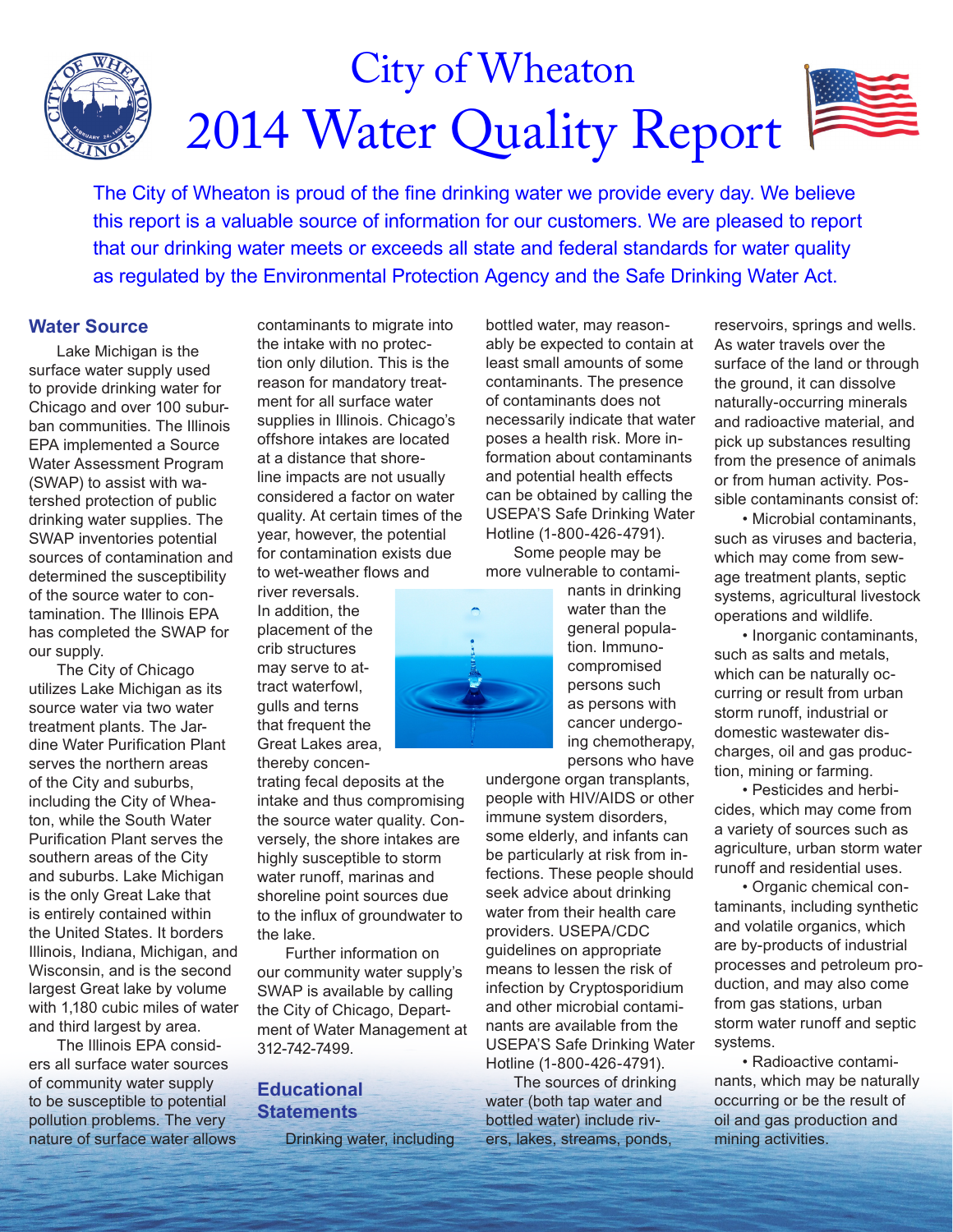## **Water Quality Tables**

The tables show the results of our water-quality analyses based on tests done in 2014. Every regulated contaminant that was detected in the water, even in the most minute traces, is listed here. Not listed are over 100 substances that were tested for, but were not detected. Certain contaminants are monitored less than once per year because the concentrations of these contaminants do not change frequently. Some of our data, though accurate, is more

than one year old. The City of Wheaton maintains six emergency backup wells. No water from these emergency backup wells was used in 2014 to supply the finished drinking water. If you would like more information on these results, contact the Water Division.

**No water quality violations were recorded for this facility during the 2014 reporting period.**

# **2014 Water Quality Results for Monitoring by the City of Wheaton**

| <b>MCLG</b>                                                           | <b>Total</b><br><b>Coliform</b><br><b>MCL</b> | <b>Highest</b><br><b>Percent of</b><br><b>Positive</b> | Fecal<br><b>Coliform or</b><br><b>E. Coli MCL</b> | Total No. of Positive E. coli Violation<br>or Fecal Coliform Samples |                   |                          | <b>Typical source of contaminant</b>                                                                                                    |  |  |  |  |  |  |
|-----------------------------------------------------------------------|-----------------------------------------------|--------------------------------------------------------|---------------------------------------------------|----------------------------------------------------------------------|-------------------|--------------------------|-----------------------------------------------------------------------------------------------------------------------------------------|--|--|--|--|--|--|
| <b>Coliform Bacteria</b>                                              |                                               |                                                        |                                                   |                                                                      |                   |                          |                                                                                                                                         |  |  |  |  |  |  |
| 0                                                                     | 5% (%pos/<br>mo)                              | $3%$ in<br>September                                   | n/a                                               | $\mathbf 0$                                                          |                   |                          | Naturally present in the environment.                                                                                                   |  |  |  |  |  |  |
| <b>Contaminant (units)</b>                                            | <b>MCLG</b>                                   | <b>MCL</b>                                             | <b>Highest Level</b><br>found                     | <b>Range of</b><br>detections                                        | Date of<br>sample | <b>Violation</b>         | <b>Typical source of contaminant</b>                                                                                                    |  |  |  |  |  |  |
| <b>Disinfection/Disinfectant By-Products</b>                          |                                               |                                                        |                                                   |                                                                      |                   |                          |                                                                                                                                         |  |  |  |  |  |  |
| Chlorine (ppm)                                                        | MRDLG=4                                       | $MRDL=4$                                               | $\mathbf{1}$                                      | $0.9 - 1.4$                                                          | 12/31/2014        | $\overline{a}$           | Water additive used to control microbes.                                                                                                |  |  |  |  |  |  |
| Haloacetic Acids [HAA5](ppb)                                          | n/a                                           | 60                                                     | 18                                                | 10.55-22.4                                                           | 2014              | $\overline{\phantom{a}}$ | By-product of drinking water disinfection.                                                                                              |  |  |  |  |  |  |
| <b>Total Trihalomethanes</b><br>[TTHM] (ppb)                          | n/a                                           | 80                                                     | 33                                                | 19.16-50.5                                                           | 2014              | $\overline{a}$           | By-product of drinking water disinfection.                                                                                              |  |  |  |  |  |  |
| <b>Unregulated Contaminant Monitoring Rule 3 Compliance Reporting</b> |                                               |                                                        |                                                   |                                                                      |                   |                          |                                                                                                                                         |  |  |  |  |  |  |
| Chromium (ppb)                                                        | 100                                           | 100                                                    | 0.6                                               | $0.4 - 0.6$                                                          |                   | $\overline{a}$           | Naturally-occurring element; used in<br>making steel and other alloys.                                                                  |  |  |  |  |  |  |
| Molybdenum (ppb)                                                      | n/a                                           | n/a                                                    | 1.2                                               | $nd-1.2$                                                             |                   | $\overline{a}$           | Naturally-occurring element found in<br>ores and present in plants, animals<br>and bacteria; commonly used form<br>molybdenum trioxide. |  |  |  |  |  |  |
| Strontium (ppb)                                                       | n/a                                           | n/a                                                    | 128.1                                             | 104.9-128.1                                                          |                   | $\overline{a}$           | Naturally-occurring element; has been<br>used in cathode-ray tube TVs to block<br>x-ray emissions.                                      |  |  |  |  |  |  |
| Vanadium (ppb)                                                        | n/a                                           | n/a                                                    | 0.4                                               | $0.2 - 0.4$                                                          |                   | $\overline{a}$           | Naturally-occurring metal; vanadium<br>pentoxide is used as a catalyst and a<br>chemical intermediate.                                  |  |  |  |  |  |  |
| Chromium VI (ppb)                                                     | n/a                                           | n/a                                                    | 0.23                                              | $0.18 - 0.23$                                                        |                   |                          | Naturally-occurring element; used in<br>making steel and alloys.                                                                        |  |  |  |  |  |  |
| 4-Androstene-3, 17-Dione<br>(ppb)                                     | n/a                                           | n/a                                                    | 0.0010                                            | nd-0.0010                                                            |                   | $\overline{a}$           | Steroidal hormone naturally produced in<br>the human body; and used as an anabolic<br>steroid and a dietary supplement.                 |  |  |  |  |  |  |
| Testosterone (ppb)                                                    | n/a                                           | n/a                                                    | 0.0005                                            | nd-0.0005                                                            |                   |                          | Androgenic steroid naturally produced<br>in the human body; and used in<br>pharmaceuticals.                                             |  |  |  |  |  |  |

**Glossary of Terms**

#### **Maximum Contaminant Level**

**Goal (MCLG):** The level of a contaminant in drinking water below which there is no known or expected risk to health. MCLGs allow for a margin of safety. **Maximum Contaminant Level (MCL):** The highest level of a contaminant that is allowed in drinking water. MCLs are set as close to the MCLGs as feasible using the best available treatment technology.

**Highest Level Detected:** Represents the highest single sample reading of a contaminant of all the samples collected. **Range of Detections:** Represents a range of individual

sample results, from lowest to highest that were collected during the calendar year.

**Date of Sample:** If a date appears in this column, the Illinois EPA requires monitoring for this contaminant less than once per year because the concentrations do not frequently change. If no date appears in the column, monitoring for this contaminant was conducted during the calendar year.

**Action Level (AL):** The concentration of a contaminant that triggers treatment or other required actions by the water supply. **Treatment Technique (TT):** A required process intended to

reduce the level of a contaminant in drinking water.

**%pos/mo:** Percent of positive samples per month.

**Parts Per Million (ppm): Equiva**lent to milligrams per liter. One part per million is comparable to one penny in \$10,000.

**Parts Per Billion (ppb):** Equivalent to micrograms per liter. One part per billion is comparable to one penny in \$10,000,000. **NTU:** Nephelometric Turbidity Unit, used to measure cloudiness in drinking water. **%≤0.3NTU:** Percent of samples less than 0.3 NTU.

**pCi/L:** Picocuries per liter, used to measure radioactivity.

**nd:** Not detectable at testing limits.

**n/a:** Not applicable. **Maximum Residual Disinfectant Level Goal (MRDLG):** The level of a drinking water disinfectant below which there is no known or expected risk to health. MRDLGs do not reflect the benefits of the use of disinfectants to control microbial contaminants. **Maximum Residual Disinfectant Level (MRDL):** The highest level of a drinking water disinfectant allowed in drinking water. There is convincing evidence that addition of a disinfectant is necessary for control of microbial contaminants.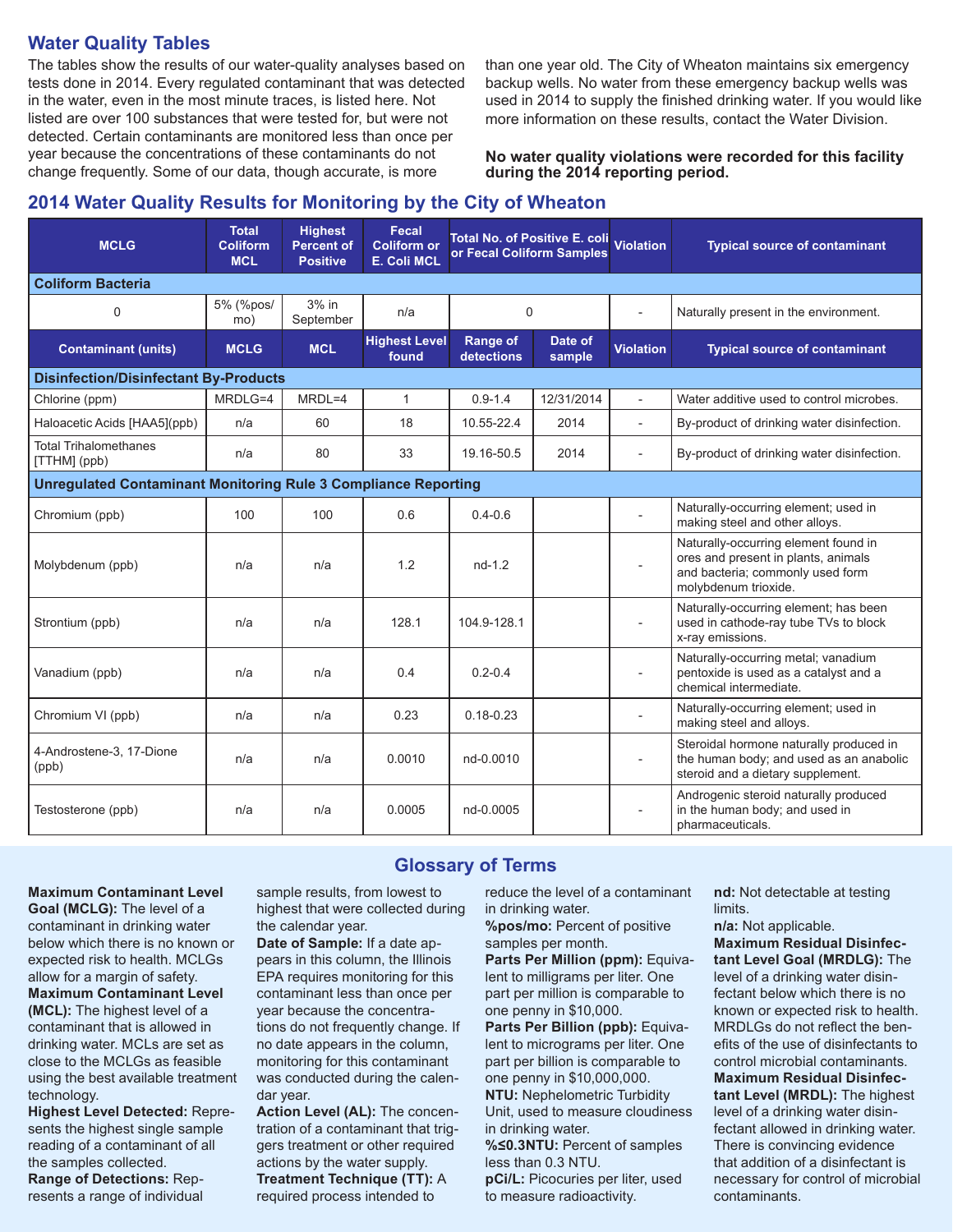# **2014 Water Quality Results for Monitoring by the City of Chicago**

| <b>Contaminant (units)</b>                                                                                                                                                 | <b>MCLG</b> | <b>MCL</b>                | <b>Highest Level</b><br>found | <b>Range of</b><br>detections | Date of<br>sample | <b>Violation</b>         | <b>Typical source of contaminant</b>                                                                                                 |  |  |  |  |  |
|----------------------------------------------------------------------------------------------------------------------------------------------------------------------------|-------------|---------------------------|-------------------------------|-------------------------------|-------------------|--------------------------|--------------------------------------------------------------------------------------------------------------------------------------|--|--|--|--|--|
| <b>Turbidity Data</b>                                                                                                                                                      |             |                           |                               |                               |                   |                          |                                                                                                                                      |  |  |  |  |  |
| Turbidity (NTU/Lowest<br>Monthly %≤0.3NTU)                                                                                                                                 | n/a         | <b>TT</b><br>(95%≤0.3NTU) | 100% (Lowest<br>Monthly %)    | 100%-100%                     |                   |                          | Soil runoff.                                                                                                                         |  |  |  |  |  |
| Turbidity (NTU/Highest<br>Single Measurement)                                                                                                                              | n/a         | TT=1NTUmax                | 0.11                          | n/a                           |                   | $\overline{a}$           | Soil runoff.                                                                                                                         |  |  |  |  |  |
| <b>Inorganic Contaminants</b>                                                                                                                                              |             |                           |                               |                               |                   |                          |                                                                                                                                      |  |  |  |  |  |
| Barium (ppm)                                                                                                                                                               | 2           | 2                         | 0.0227                        | 0.0223-0.0227                 |                   |                          | Discharge of drilling wastes; Discharge from<br>metal refineries; Erosion of natural deposits.                                       |  |  |  |  |  |
| Nitrate (as Nitrogen)(ppm)                                                                                                                                                 | 10          | 10                        | 0.31                          | $0.30 - 0.31$                 |                   | $\overline{a}$           | Runoff from fertilizer use; Leaching from<br>septic tanks, sewage; Erosion of natural<br>deposits.                                   |  |  |  |  |  |
| Nitrate & Nitrite (ppm)                                                                                                                                                    | 10          | 10                        | 0.31                          | $0.30 - 0.31$                 |                   | $\overline{a}$           | Runoff from fertilizer use; Leaching from<br>septic tanks, sewage; Erosion of natural<br>deposits.                                   |  |  |  |  |  |
| <b>Total Organic Cabon</b>                                                                                                                                                 |             |                           |                               |                               |                   |                          |                                                                                                                                      |  |  |  |  |  |
| The percentage of Total Organic Carbon (TOC) removal was measured each month and the system met all TOC removal<br>TOC [Total Organic Carbon]<br>requirements set by IEPA. |             |                           |                               |                               |                   |                          |                                                                                                                                      |  |  |  |  |  |
| <b>Unregulated Contaminants</b>                                                                                                                                            |             |                           |                               |                               |                   |                          |                                                                                                                                      |  |  |  |  |  |
| Sulfate (ppm)                                                                                                                                                              | n/a         | n/a                       | 35.5                          | 20.9-35.5                     |                   | $\overline{\phantom{a}}$ | Erosion of naturally occuring deposits.                                                                                              |  |  |  |  |  |
| Sodium (ppm)                                                                                                                                                               | n/a         | n/a                       | 10.0                          | $9.53 - 10.0$                 |                   |                          | Erosion of naturally occuring deposits; Used<br>as water softener.                                                                   |  |  |  |  |  |
| <b>State Regulated Contaminants</b>                                                                                                                                        |             |                           |                               |                               |                   |                          |                                                                                                                                      |  |  |  |  |  |
| Fluoride (ppm)                                                                                                                                                             | 4           | $\overline{4}$            | 0.98                          | $0.94 - 0.98$                 |                   | $\overline{a}$           | Water additive which promotes strong teeth.                                                                                          |  |  |  |  |  |
| <b>Radioactive Contaminants</b>                                                                                                                                            |             |                           |                               |                               |                   |                          |                                                                                                                                      |  |  |  |  |  |
| Combined Radium 226/228<br>(pCi/L)                                                                                                                                         | $\Omega$    | 5                         | 0.84                          | $0.50 - 0.84$                 |                   | $\overline{a}$           | Decay of natural and man-made deposits.                                                                                              |  |  |  |  |  |
| Gross Alpha excluding radon<br>and uranium (pCi/L)                                                                                                                         | $\Omega$    | 15                        | 6.6                           | $6.1 - 6.6$                   |                   | $\overline{a}$           | Decay of natural and man-made deposits.                                                                                              |  |  |  |  |  |
| <b>Unregulated Contaminant Monitoring Rule 3 Compliance Reporting</b>                                                                                                      |             |                           |                               |                               |                   |                          |                                                                                                                                      |  |  |  |  |  |
| Chromium (ppb)                                                                                                                                                             | 100         | 100                       | 0.3                           | $0.2 - 0.3$                   |                   |                          | Naturally-occurring element; used in making<br>steel and other alloys.                                                               |  |  |  |  |  |
| Molybdenum (ppb)                                                                                                                                                           | n/a         | n/a                       | 1.1                           | $1.0 - 1.1$                   |                   |                          | Naturally-occurring element found in ores<br>and present in plants, animals and bacteria;<br>commonly used form molybdenum trioxide. |  |  |  |  |  |
| Strontium (ppb)                                                                                                                                                            | n/a         | n/a                       | 120                           | 110-120                       |                   | $\overline{\phantom{a}}$ | Naturally-occurring element; has been<br>used in cathode-ray tube TVs to block x-ray<br>emissions.                                   |  |  |  |  |  |
| Vanadium (ppb)                                                                                                                                                             | n/a         | n/a                       | 0.3                           | $nd-0.3$                      |                   | $\overline{a}$           | Naturally-occurring metal; vanadium<br>pentoxide is used as a catalyst and a<br>chemical intermediate.                               |  |  |  |  |  |
| Chromium VI (ppb)                                                                                                                                                          | n/a         | n/a                       | 0.22                          | $0.18 - 0.22$                 |                   | ÷,                       | Naturally-occurring element; used in making<br>steel and alloys.                                                                     |  |  |  |  |  |
| 4-Androstene-3, 17-Dione<br>(ppb)                                                                                                                                          | n/a         | n/a                       | 0.0008                        | 0.0006-0.0008                 |                   | $\overline{\phantom{a}}$ | Steroidal hormone naturally produced in the<br>human body; and used as an anabolic steroid<br>and a dietary supplement.              |  |  |  |  |  |
| Testosterone (ppb)                                                                                                                                                         | n/a         | n/a                       | 0.0001                        | 0.0001-0.0001                 |                   |                          | Androgenic steroid naturally produced in the<br>human body; and used in pharmaceuticals.                                             |  |  |  |  |  |

**Water Quality Table Footnotes**

### **Turbidity -** A measure of the cloudiness of water. This is monitored because it is a good indicator of water quality and the effectiveness of the filtration system and disinfectants.

### **Unregulated contaminants -** Maximum contaminant levels (MCL) for some

contaminants have not been established by either state or federal regulations, nor has the mandatory health effects language. The purpose for monitoring unregulated contaminants is to assist USEPA in determining the occurrence of unregulated contaminants in drinking water,

and whether future regulation is warranted.

**Fluoride -** Added to the water supply to help promote strong teeth. The Illinois Department of Public Health recommends an optimal fluoride range of 0.9-1.2 mg/l. **Sodium -** There is no state or federal MCL for sodium.

Monitoring is required to provide information to consumers and health officials concerned about sodium intake due to dietary precautions. If you are on a sodiumrestricted diet, you should consult a physician about this level of sodium in the water.